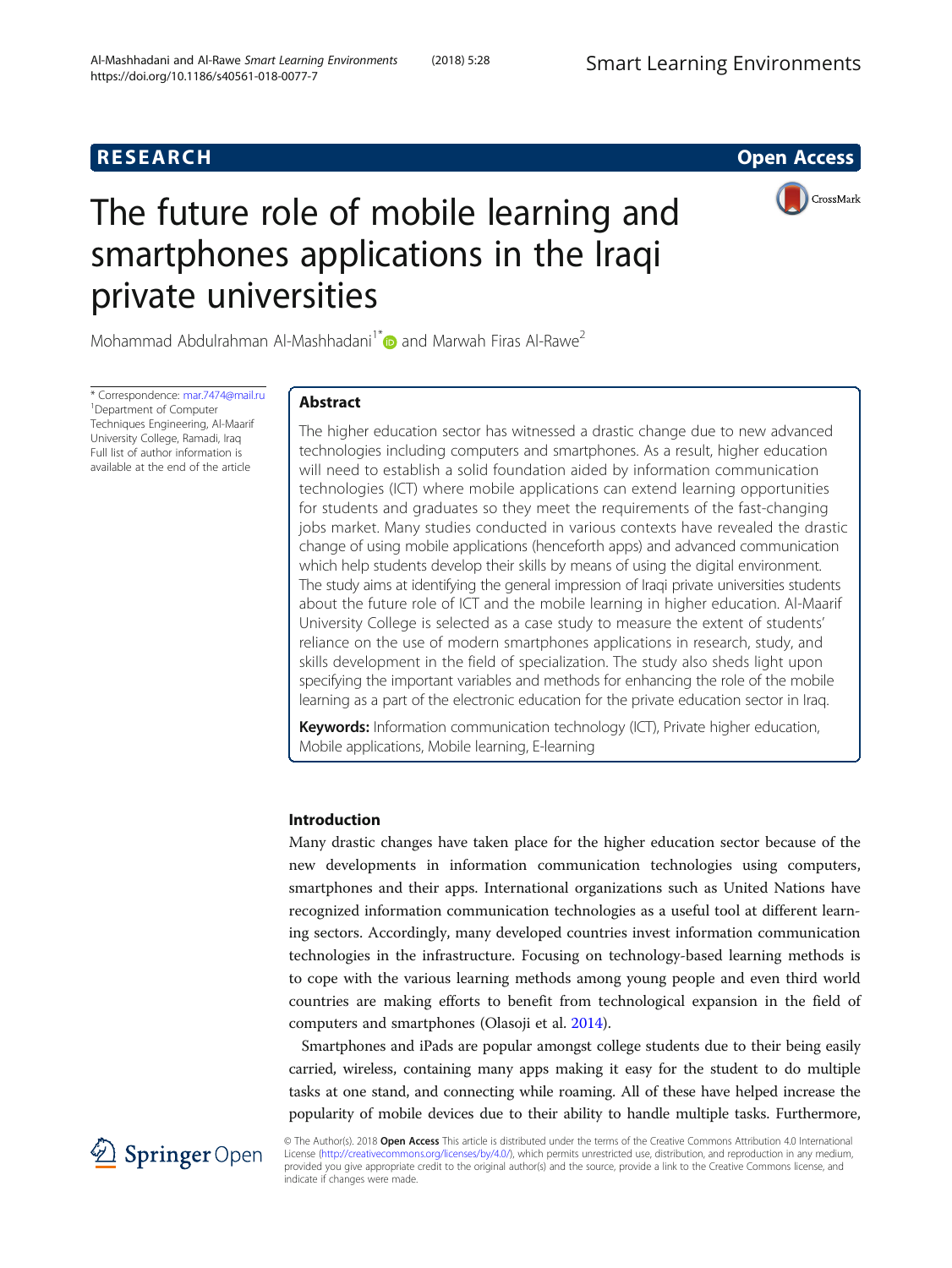commercial competitive industry has compelled manufacturers to present new creative features of competitive traits (Ismail et al. [2013](#page-10-0)).

Thus, it has been noticed that those devices have a great impact upon the nature of higher education, the advanced learning methods, and the future role of those devices in developing and specifying alumni skills.

Because smartphones extend the learning environment the addition of learning environment by using smartphones and its apps represent a highly developed trend in higher education sector and e-learning, because of the easily transmitted teaching experiences via smartphones, as well as the use of educational programs and the transfer of information outside the routine use of information communication technologies in higher education institutions (Ozuorcun and Tabak, [2012](#page-10-0)).

At the Iraqi educational institutions, e-learning is considered as a new mode of the advanced academic learning. The pre-stage of the present study has shown that a few numbers of the Iraqi Official Universities have adopted computer-based teaching strategies for their students. This is attributed partially to the high cost investment for this sector. Launching from this point, special attention is paid for the private higher education in Iraq, the adoption of the e-learning strategy, and the increase in the mobile educational apps using mobile for those universities are considered a good arena for those programs for the following reasons:

- 1- The feasibility of those devices and their apps for the educational process for private and official universities students.
- 2- The future look to upgrade the private universities outcomes to cope with the requirements of the future jobs market.
- 3- The financial possibilities available for the private education sector in Iraq and the possible communication and negotiation with the private employment sector.

#### The research questions

The following questions sum up the research contributions:

- 1- To what extent private universities students depend on mobile apps?
- 2- Can the students visualize the role and the impact of information communication technology for their study?
- 3- In what situations do students prefer using mobile apps for the learning process?
- 4- Is there a need to add the training on mobile apps-usage to the programs of curricula?

# Aim and objectives

The study aim at discovering the general attitude and vision of private universities students towards the role of mobile apps for learning, training, and speciality-skill development and the future role of the mobile apps on private higher education. Al-Maarif University College at Al-Anbar governorate is the case study. The specified objectives were:

1- Estimating the scope of using information communication technology among private Universities students.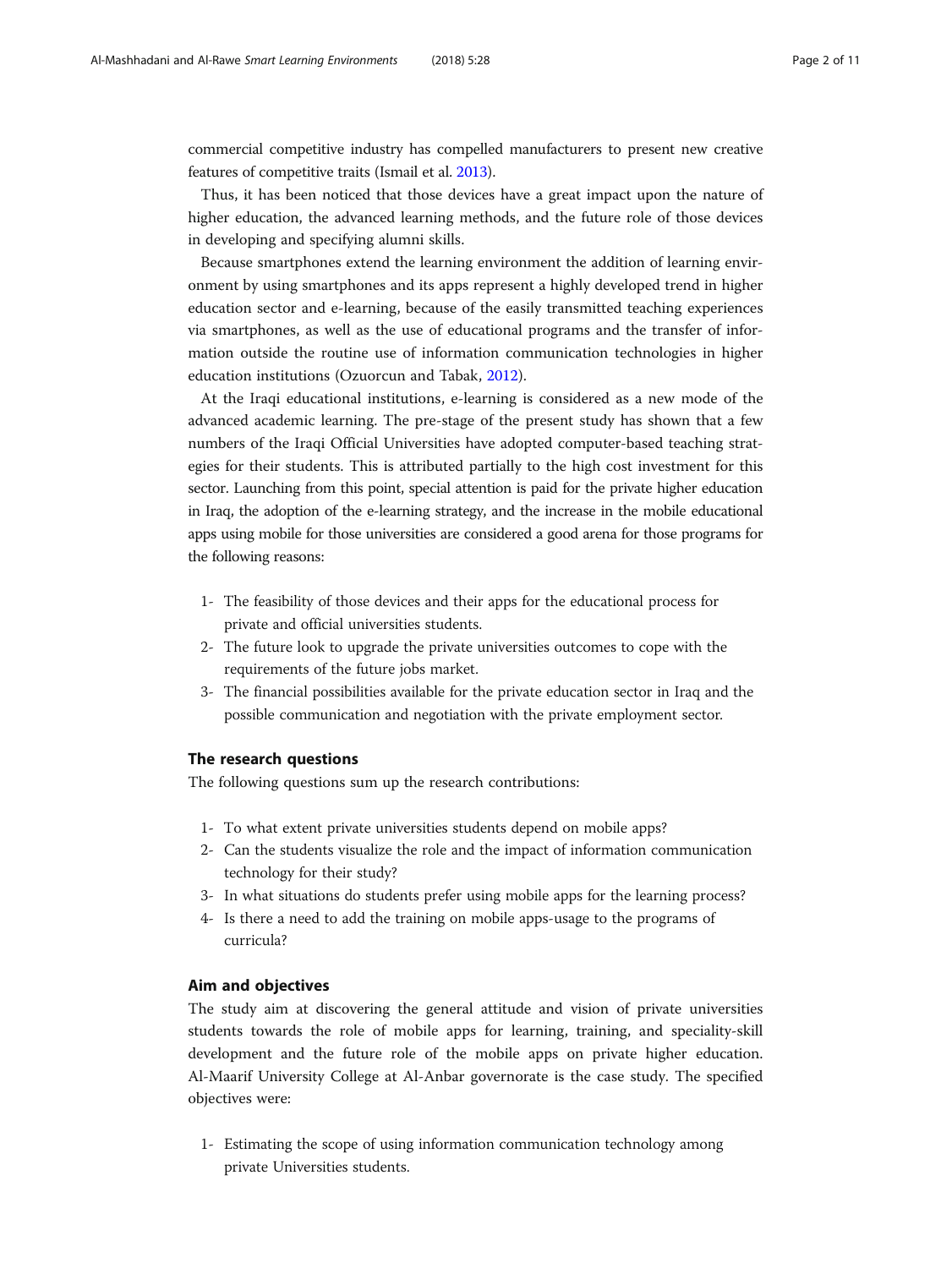- 2- Identifying the students' anticipation on the future role of smartphone apps.
- 3- Recognizing how far it is needed for training students on smartphones apps to enhance their speciality and moulding it in the curricula.
- 4- Recognizing how far students are able to handle with the information communication technology.
- 5- Specifying websites, social media, and e-forum role for the learning process and how the students handle with these sites by using smartphones.

# Hypotheses

Depending on the research questions, the study hypotheses are as the following:

- 1- There is a significant impact between smartphone apps usage abilities and developing those skills to develop quality assurance regarding educational outputs and the compatibility of educational outputs for the electronic labour market.
- 2- There is a direct correlation between smartphones apps professional usage for the learning process, training and skill- development for the private Universities alumni.
- 3- The future look of students about smartphones apps for the learning process is associated with the lack of training on these apps.

#### E-learning and M-Learning

E-learning is still developing slowly in third world countries. The concept of e-learning in most departments in the Iraqi universities focuses on learning computer components and some Microsoft office applications. This deprives students and learners from reaching out the learning materials and methods of identifying the new educational products through computer and mobile phones apps which have fast growing tendencies in the e-markets.

The rapid growth of mobile apps has helped make mobile devices a new tool for learning because, on the one hand, those devices are easily carried and on the other they increasingly support and shorten learning modes and cooperative e-learning (Aghaee and Larsson, [2013\)](#page-10-0).

Mobile learning is defined as the type of learning that can be accomplished by using mini computers. Those include smartphones, iPads, and the like which are all considered modes of e-learning (Zhang, [2015a](#page-10-0), [b\)](#page-10-0).

Traxler et al. specify mobile learning as all the digital and wireless technological types that are presented for the public and used by higher education learners. Other researchers deplore the concept of mobile learning as the transmission of learning between learners at the same time by using mobile phones (Traxler [2007](#page-10-0)).

Mobile learning has become a relatively new tool for the learning process of many students who found it easy to use the many options available for them such as websites, net pages concerned with learning and training, and mobile apps that facilitate and support the learning activities.

Smartphones and iPads contribute to leaning process greatly as students use the educational content they offer in such a way that let them control their content especially when there are no laptops or desktops available (Kimura, [n.d.\)](#page-10-0).

Published studies concerned with mobile learning appeared in 2000. Sharples discussed in Computer and Learning Journal the possibility of using new designs for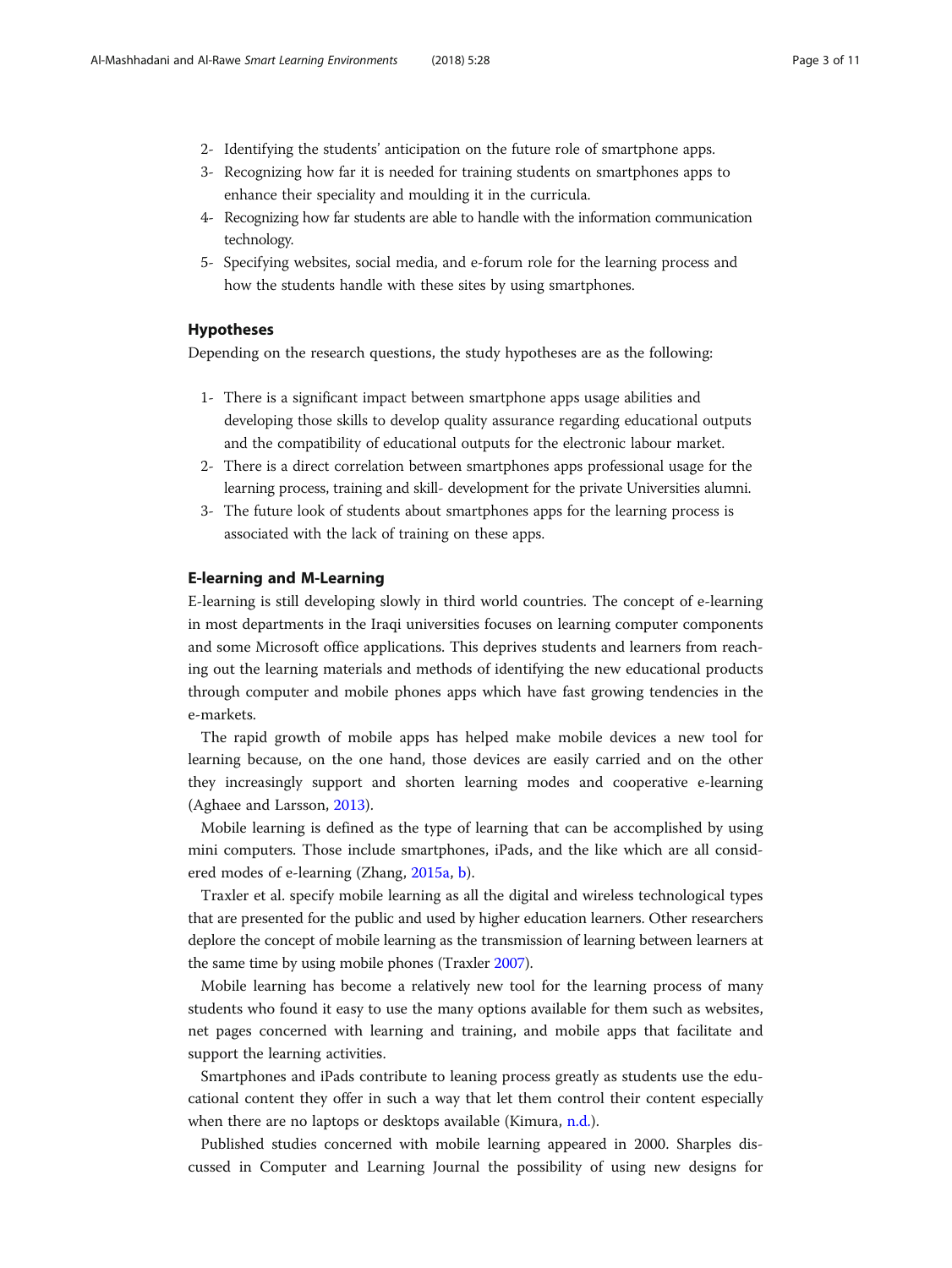personal mobile phones that can support teaching programs for students for different specialities and the many opportunities for them (Sharples [2000](#page-10-0)). Based on Sharples, many articles and researches have been conducted circulating around mobile learning and its relation to e-learning.

In recent years, many researchers have focused on mobile learning, its statistics, users of those teaching modes as conducted by Liu et al. (Liu et al. [2009](#page-10-0)). A study of Paul TJ James has focused on the dependency of mobile devices in doing learning and education. This dependency is not itself in all countries in which the researchers have discovered this case separately vis those researchers (James [2008\)](#page-10-0).

Mobile learning is relatively new among students as its launching has not exceeded five years. Crompton et al. has tackled the mobile learning in educational fields. It has been found that the spread of mobile phone apps is very common in various university context specifically university primary studies. The study has also found that most previous studies and researches had focused on designing mobile learning systems while there is a necessity to conduct the effects of mobile learning (Crompton and Burke, [2014\)](#page-10-0).

Lohr's study has presented the use of iPads for higher education sector. The study reveals that those devices enhance the learning experience but not the outcome of the educational institutions (Lohr [2011\)](#page-10-0).

The current studies provide a general insight for the current trends of mobile learning for universities and educational institutions. Furthermore, those studies do not provide a detailed analysis for the private educational institutions.

### The role of Mobile apps for higher education

According to the International Union of communication and the International Bank league of information communication technology report in 2016, Iraq is considered a good place for using smartphones for various fields (Mobile cellular subscriptions [n.d.](#page-10-0)).

Higher education sector has been undergoing a multiple usage of mobile apps in various worldwide universities (Ten billion downloads [n.d.\)](#page-10-0). Some of those apps have been used as teaching tools, study guide, college apps marketing, freshmen guide, and admission and registration regulations (Mobile Learning Application [2017](#page-10-0)). Those apps aim at preparing students for college life experiences and saving time and energy for study. Teaching based apps help students write down lectures, testing their knowledge, and peers cooperation (Zhang, [2015a](#page-10-0), [b\)](#page-10-0).

Mobile apps have been developed to be used on smartphones and iPads. Their earlier versions such as mobile tune games, tune editor, calculators, and calendars have been developed and increased rapidly. Companies and app developers and engineers start producing certain app categories targeting certain users including various speciality college students. But generally, those apps serve college students in different departments.

Strain explained that mobile apps marketing was mainly concerned with mobile application industry that manufacturers various platforms for certain users. Since then, higher education has dealt with mobile application industry intensively. For instance, Google has launched its educational mobile apps in 2006, while Apple has in 2008.

For years, educational mobile apps has become millions profit fund especially those concerned with college students. Besides, mobile apps in higher education sector represent a subsidiary field used for fund raising and probably designed for special aspect of the student's experience (GSMA establishment).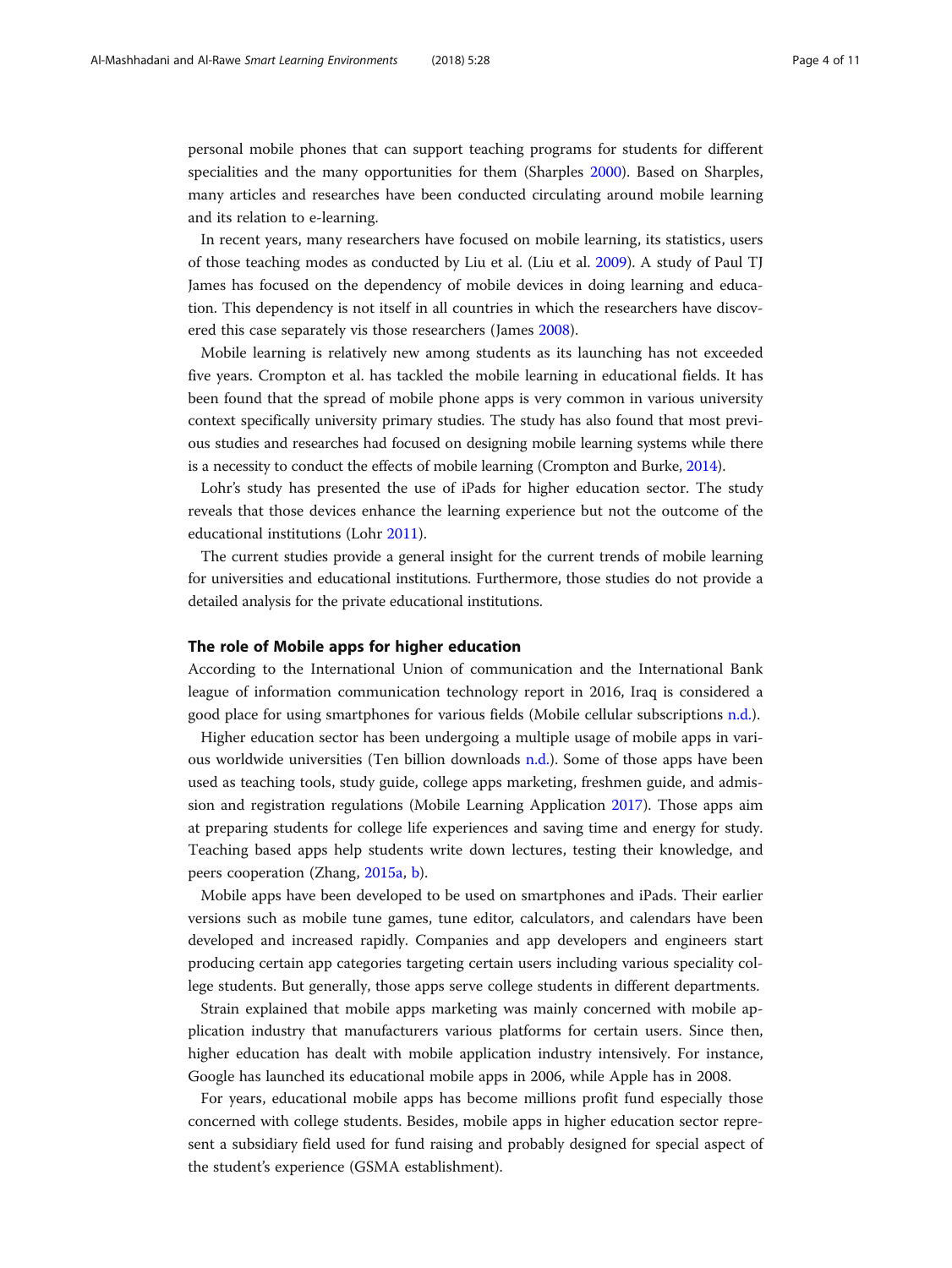Mobile apps can be considered learning aids. Medical students can find anatomy app a useful tool for learning. Also, mobile apps help in astronomical supervision and phenomena and those that mimic the lab environment for students of organic chemical departments and many others ((Suki [2013](#page-10-0)); (Fraknoi [2011\)](#page-10-0); (Dekhane and Tsoi, [2012](#page-10-0))).

Numerous studies reveal that students predict a positive impact from mobile learning. That is, students think that mobile phones help them engage with relevant material and raise their confidence as learners (Mueller et al. [2012\)](#page-10-0). Moreover, those mobile phones and apps contain many categories having learning tools and traits, short, mid, and final exams notifications, learning videos issued by teaching staff, and others that achieve success for students' learning process (Sass [2015](#page-10-0)). The availability of those mobile phones, students are interested to cope with the college updates through those apps instead of desktop computer. Students believe that their colleges should support such apps. While some studies show that students spend more time using desktop computer to reach out the same information they can have in less time if they use mobile apps. This gives rise to students to use mobile apps.

As a response to this demand, universities have developed an app specified for university, college, or department. Those apps are not educational but referential to help students reach out college announcements, calendars, exams seating plans and schedules, training and developmental courses and many other activities. This increasing usage must be coped with an increase in e-training of how to use those apps and the best methods to utilize information technology and communication resources those apps provide.

### Data collection and analysis

The study has been conducted at Al-Maarif University College – Anbar - Iraq. Research sample consists of some students from departments of Law, English Language, Finance and Banking, Arabic Language, and Medical Laboratory Techniques Departments. A questionnaire has been conducted for data collection. It consists of 16 questions including the dependent and stable research variables. 100 copies have been distributed among research sample and only 92 ones have been regained. This questionnaire is divided into qualitative and quantitative. The quantitative data consists of (10) closed questions while the quantitative data consists of (6) questions representing the outcomes of research variables.

# Quantitative data analysis (closed questions)

The first ten questions of the questionnaire have been divided into four axes:

- 1- Knowing how to use mobile phones apps in the education process.
- 2- Using mobile phones apps and websites for learning.
- 3- Training and skill development using mobile phones apps.
- 4- E-research and e-lectures by using mobile phones apps.

Students' answers percentages for the first ten closed questions are presented in (Table [1\)](#page-5-0).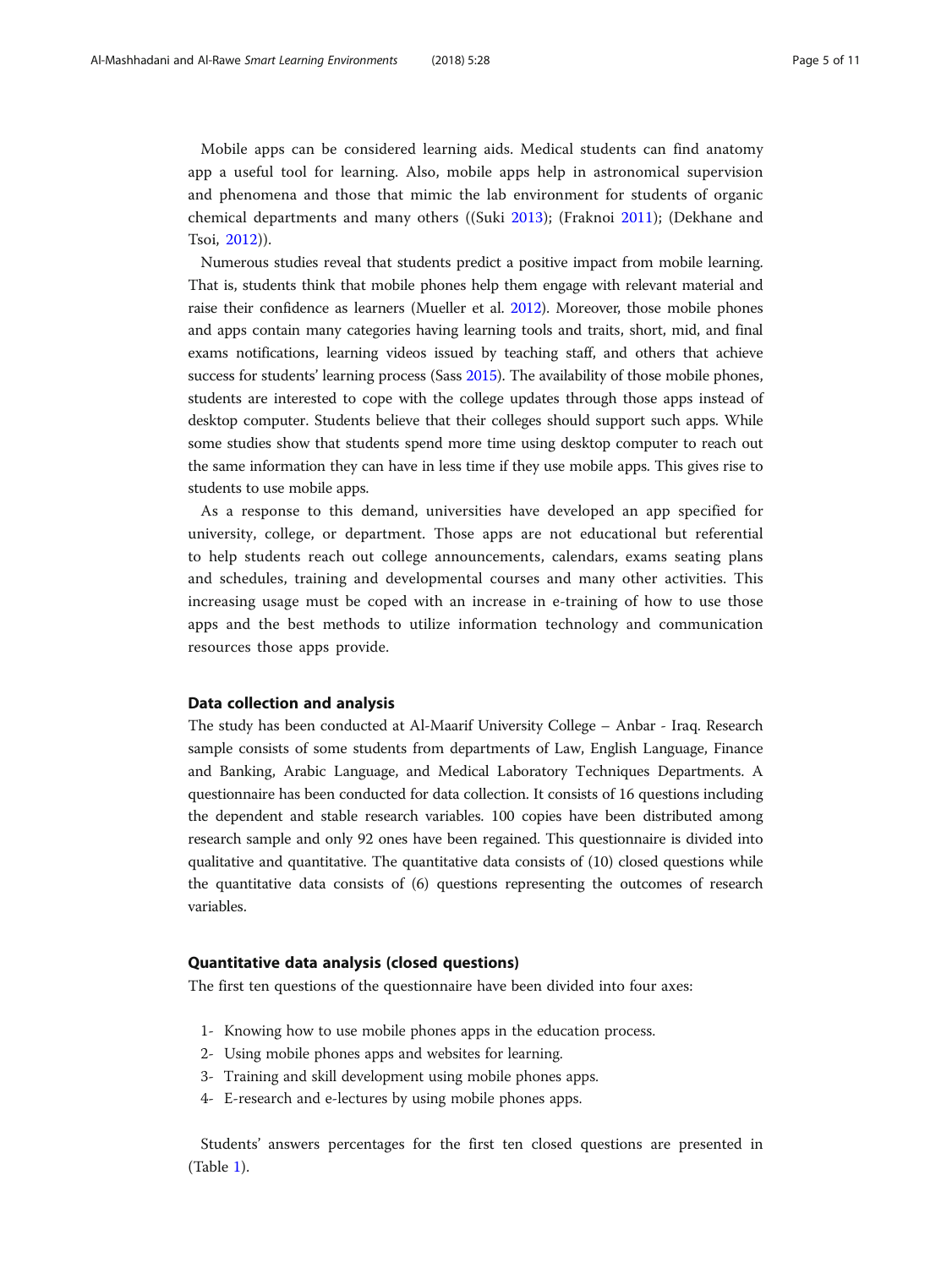|     | sample size $(n = 92)$                                                                                               |       |         |          |
|-----|----------------------------------------------------------------------------------------------------------------------|-------|---------|----------|
| No. | Item                                                                                                                 | agree | neutral | disagree |
| 1.  | Are you aware of the good use of computers, smartphones or iPads?                                                    | 60.68 | 36.94   | 2.17     |
| 2.  | Are those devices easy and effective in providing useful information about<br>your college speciality and curricula? | 85.86 | 13.03   | 1.08     |
| 3.  | Do you know websites you can reach to collect the required information<br>for your curricula?                        | 66.3  | 20.64   | 13.04    |
| 4.  | Do you prefer search online for your study materials or going to the college<br>library?                             | 56.52 | 31.52   | 11.95    |
| 5.  | Would you like to develop and your abilities and skills in your speciality by<br>looking for information online?     | 71.72 | 22.82   | 5.43     |
| 6.  | Do you have a certain apps on your smartphone that help you in your study?                                           | 56.52 | 11.95   | 31.52    |
| 7.  | Are you registered on a webpage or website that handle your study and<br>speciality?                                 | 44.56 | 10.86   | 44.56    |
| 8.  | Do you prefer searching study materials in e-libraries in your spare time<br>using computer or smartphones?          | 46.73 | 36.94   | 16.3     |
| 9.  | Do you think e-lectures will help you in your study more than printed ones?                                          | 40.21 | 33.68   | 26.08    |
| 10. | Are study courses taught available online?                                                                           | 20.65 | 42.38   | 36.95    |

<span id="page-5-0"></span>Table 1 Sample answers on the closed questions

Answers have been analysed according to Likert's triple scale using SPSS program as in (Table 2). The internal consistency (Cronbach's alpha factor) for the four axes was 0.805.

After examining the relation between the research variables, it has been found that there is a positive correlation between the axis "knowing how to use of mobile apps" and the axis "training and developing those skills". This relation is manifested by Pearson correlation of (0.736) at a correlation level (0.01). This relation shows although students have not received any training, their knowledge and personal-taught skills for those apps are the motives to develop the required learning app usage. This is an indication of the importance of "knowing how to use and how to use" mobile phones and apps in developing students' skills and motivating them to gain experience throughout professional usage of those apps and this support the first hypothesis as in (Table [3\)](#page-6-0).

Table [3](#page-6-0) shows a positive correlation between study based e-research and training and developing skills in which the correlation is (0.612) at a correlation level (0.01). There is an increase correlation when an increase of mobile apps training and their insertion

| Item Statistics                        |            | Mean    |                         | Std. Deviation | N     |
|----------------------------------------|------------|---------|-------------------------|----------------|-------|
| F-research and e-lectures              |            | 2.46507 |                         | .480506        | 92    |
| Using mobile phones apps               | 2.40259    |         | .506985                 | 92             |       |
| Knowing how to use mobile phones apps. | 2.09350    |         | .666656                 | 92             |       |
| Training and skill development         | 2.12213    |         | .754887                 | 92             |       |
|                                        |            |         | Case Processing Summary |                |       |
| Cronbach's Alpha                       | N of Items |         |                         | N              | $\%$  |
| .805                                   | 4          | Cases   | Valid                   | 92             | 100.0 |
|                                        |            |         | Excluded <sup>a</sup>   | $\Omega$       | .0    |
|                                        |            |         | Total                   | 92             | 100.0 |

| Table 2 Statistic answers on the closed questions |
|---------------------------------------------------|
|---------------------------------------------------|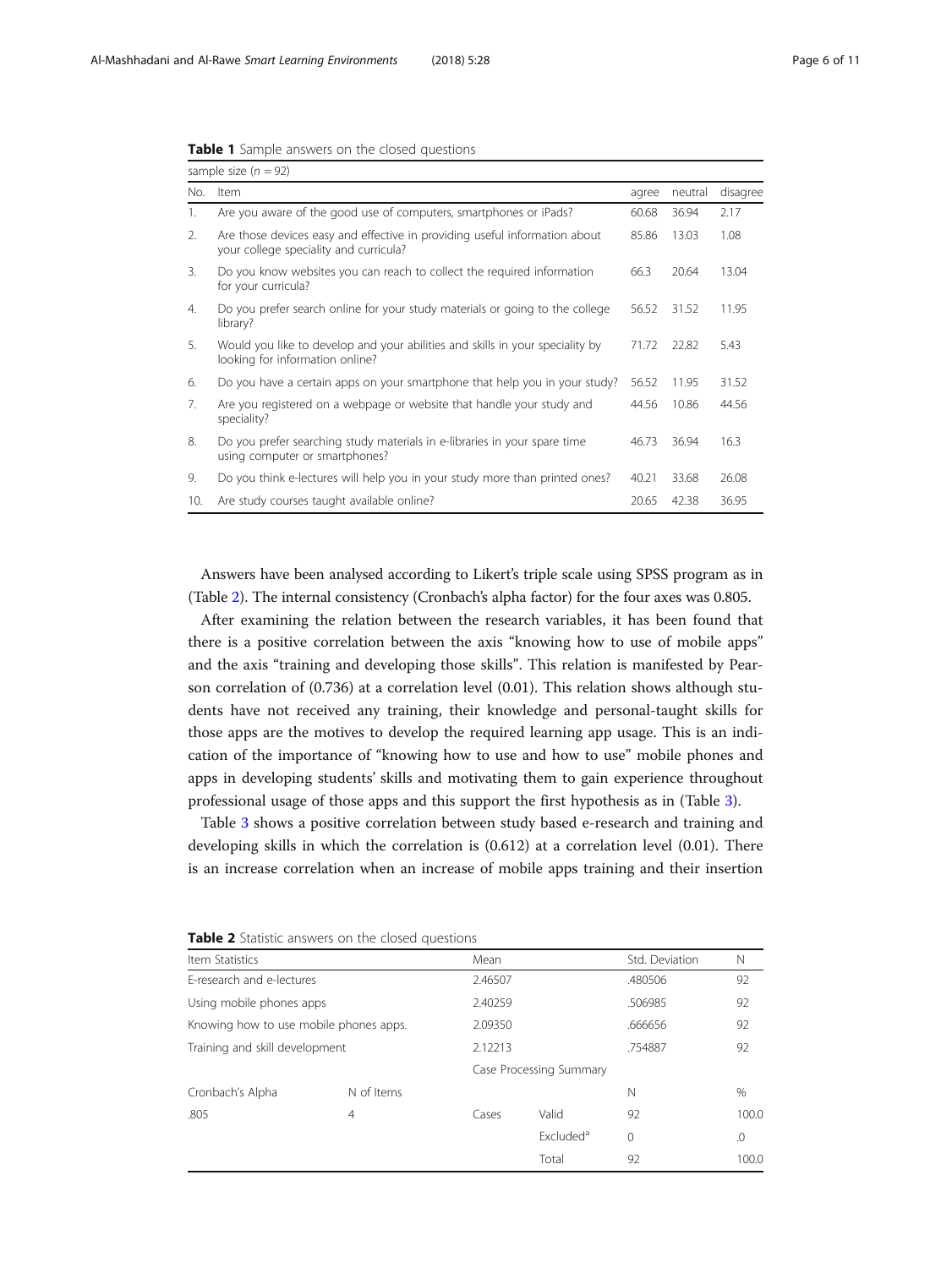Correlations

| Correlations                   |                                           |                              |                             |                                             |                                   |
|--------------------------------|-------------------------------------------|------------------------------|-----------------------------|---------------------------------------------|-----------------------------------|
|                                | Pearson<br>Correlation<br>Sig. (2-tailed) | E-research<br>and e-lectures | Using mobile<br>phones apps | Knowing how<br>to use mobile<br>phones apps | Training and<br>skill development |
| E-research and e-lectures.     |                                           | 1                            | $.485***$                   | .499**                                      | $.612$ **                         |
|                                | 92                                        |                              | .000                        | .000                                        | .000                              |
|                                |                                           | 92                           | 92                          | 92                                          | 92                                |
| Using mobile phones apps       | 92                                        | $.485$ <sup>*</sup>          | 1                           | $.305***$                                   | .446                              |
|                                |                                           | .000                         |                             | .003                                        | .000                              |
|                                |                                           | 92                           | 92                          | 92                                          | 92                                |
| Knowing how to use mobile 92   |                                           | .499                         | $.305***$                   | 1                                           | $.736^{**}$                       |
| phones apps.                   |                                           | .000                         | .003                        |                                             | .000                              |
|                                |                                           | 92                           | 92                          | 92                                          | 92                                |
| Training and skill development | -92                                       | $.612$ **                    | $.446^{**}$                 | $.736***$                                   |                                   |
|                                |                                           | .000                         | .000                        | .000                                        |                                   |
|                                |                                           | 92                           | 92                          | 92                                          | 92                                |

<span id="page-6-0"></span>

| <b>Table 3</b> The correlation between the four axes |  |  |  |  |  |  |  |
|------------------------------------------------------|--|--|--|--|--|--|--|
|------------------------------------------------------|--|--|--|--|--|--|--|

\*\*Correlation is significant at the 0.01 level (2-tailed)

as a teaching mode causes an increase in research on the Internet looking for resources and e-lectures which validates the second hypothesis.

#### Qualitative data analysis (open questions)

Examine the research sample answered about the time consumed on Internet for resource search and learning requirements, the percentages of those answered are as the following:

| Item A | How long can you surf the Internet every day for the purpose<br>of studying, learning and developing skills in your field? | Percentage of answers |
|--------|----------------------------------------------------------------------------------------------------------------------------|-----------------------|
|        | Less than 1 h                                                                                                              | 38.04                 |
|        | $1 - 3 h$                                                                                                                  | 5217                  |
|        | More than 3 h                                                                                                              | 978                   |

The reasons of such usage and reactions are as the following:

- Lack of training of the using speciality-related mobile apps.
- Difficulty in using pages and websites that support the learning process and related courses.
- Language problems in all learning apps are developed with a foreign language.

The future anticipation of students about the role of smartphones and their support for e-learning throughout e-lectures. Percentages have revealed that answers classification as the following:

| Item B | Do you think computers and smartphones technology would replace<br>handbooks or regular lectures in the future? Give one reason. | Aaree | Disagree |
|--------|----------------------------------------------------------------------------------------------------------------------------------|-------|----------|
|        |                                                                                                                                  | 4712  | 52.87    |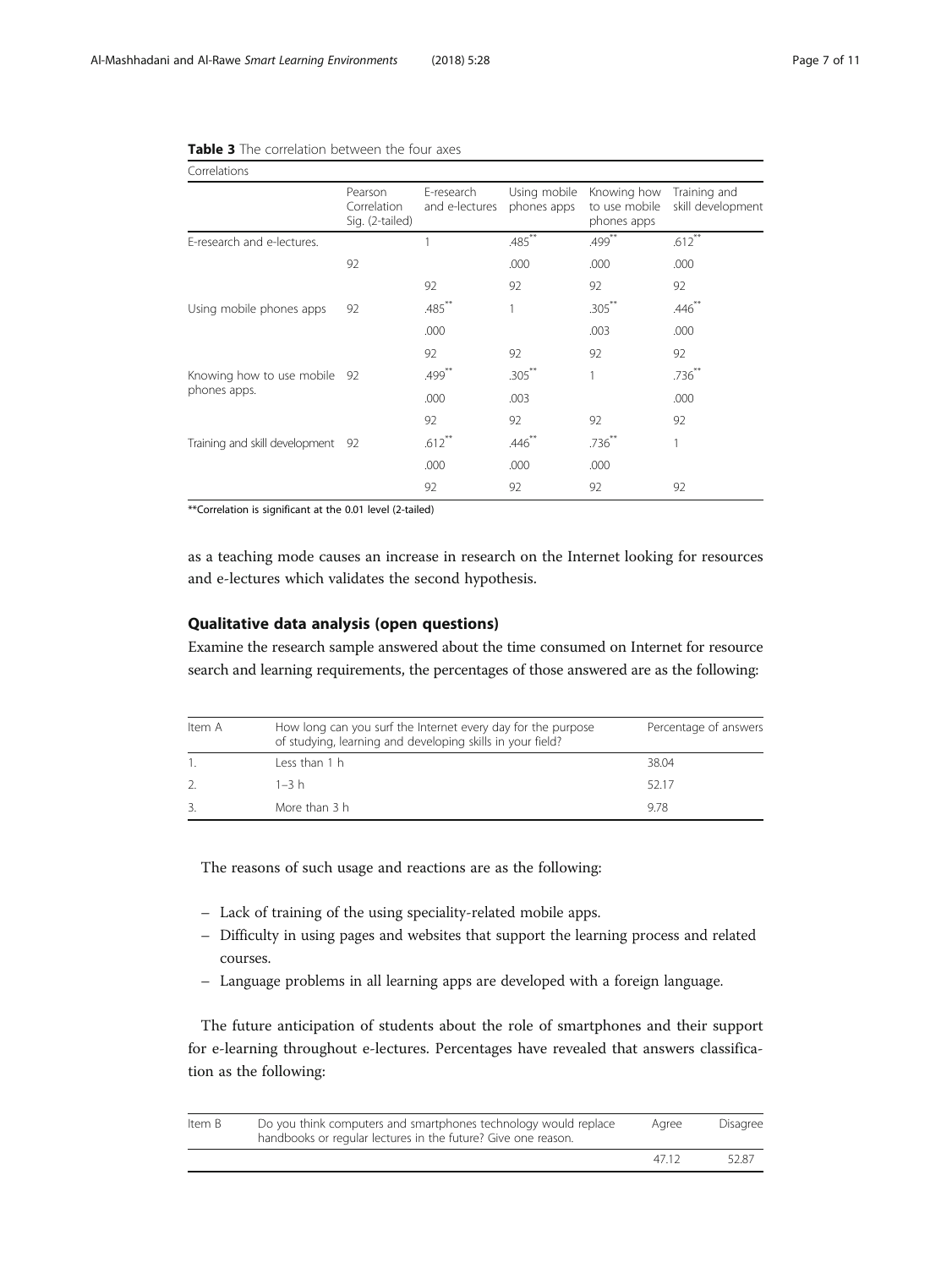Reasons vary between the lack of support of private universities and colleges for those programs and the poor computer and smartphones technology teaching curricula especially in the humanitarian specialities.

Answers for the open-ended section concerning computer and smartphones technology and its role in enhancing learning methods and activities, percentages have revealed:

| Item $\subset$ | Do you think computer and smartphones technology use<br>would enhance learning methods and activities? | Percentage of answers |
|----------------|--------------------------------------------------------------------------------------------------------|-----------------------|
|                | Agree                                                                                                  | 7934                  |
|                | Neutral                                                                                                | 13.04                 |
|                | Disagree                                                                                               | 76                    |

Concerning the section of the quality of electronic devices students' preferred use for learning and coping with scientific advances of studying, specialization, and educational requirement, percentages reveal the following:

| Item D         | Which of the following devices do you prefer to use for learning<br>and cope with scientific advances in your field of speciality? | Percentage of answers |
|----------------|------------------------------------------------------------------------------------------------------------------------------------|-----------------------|
|                | Laptops                                                                                                                            | 29.21                 |
|                | Smartphones                                                                                                                        | 64.05                 |
| 3.             | iPads                                                                                                                              | 6.74                  |
| $\overline{4}$ | None of the above                                                                                                                  | 0                     |

However, the responses to item (D) by the sample (92 students) that supported the use of mobile and mobile apps as an effective tool in learning and skills development were not identical in all departments as in Fig. [1](#page-8-0). The departments of English language and Medical laboratory techniques strongly supported the use of smart phone applications in the smart learning environment. Because of the large number of mobile applications on the web-stores that support effectively the learning processes and skill development in the above departments.

The departments of Arabic language and law did not support the use of smart phone applications as their colleagues in other departments because most applications do not directly support the Arabic language and the weakness of use English language.

It has been shown that the majority of students prefer using smartphones for learning and coping with scientific advances. Students' answers concerning the open section of supporting the insertion of computer and smartphones technology training validate research hypotheses. 86.95% of students have agreed upon the insertion of speciality-related computer and smartphones technology training in curricula. This validates the third hypothesis.

The last section concerning websites and pages students prefer using for learning purposes and skill enhancement by using smartphones, its percentages are as illustrated in (Fig. [2](#page-9-0)).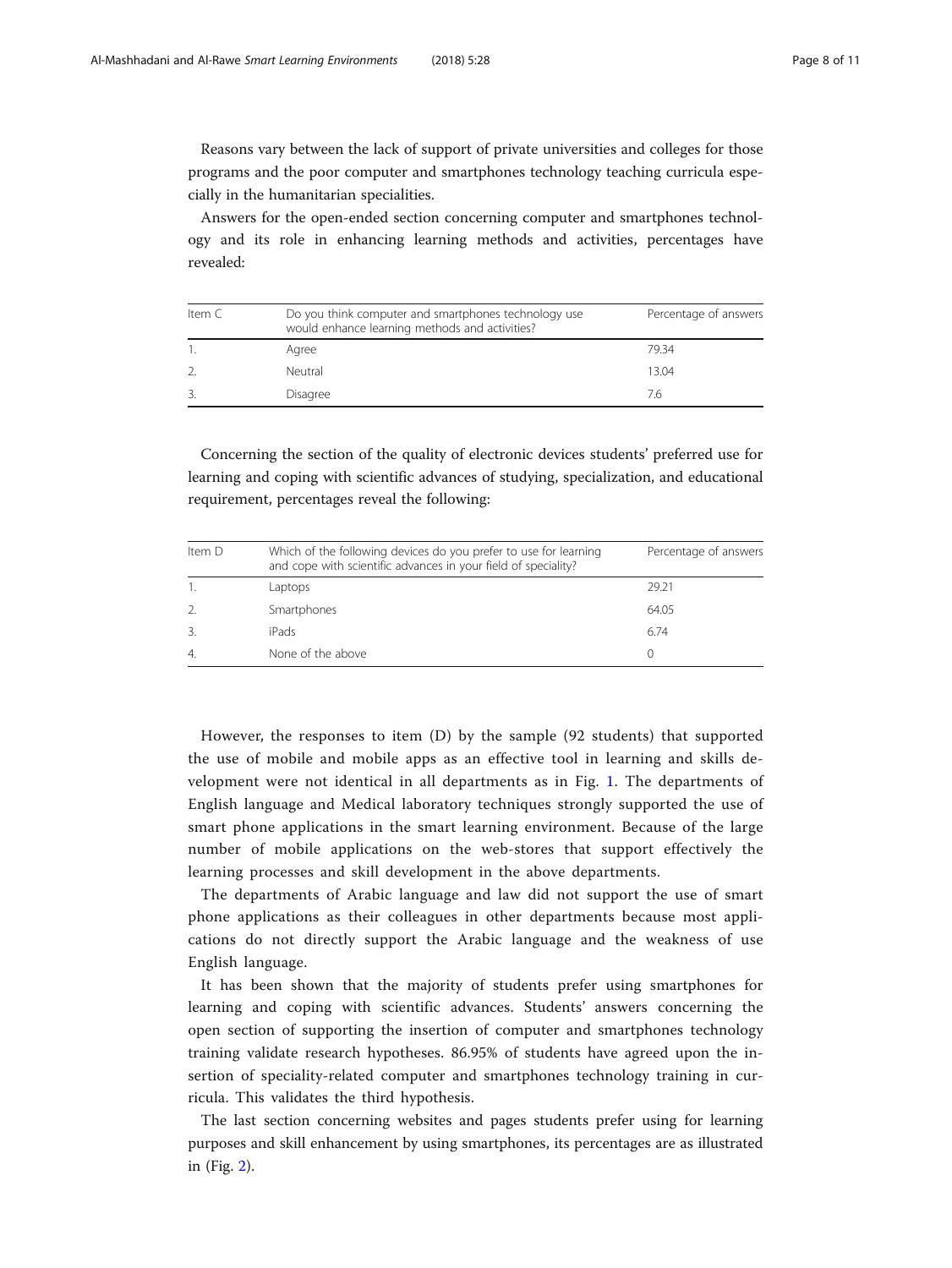<span id="page-8-0"></span>

# Conclusion and suggestions

#### Conclusion

Results of the present study are summarized as the following:

- 1- Optimal usage of computer and smartphones apps can enhance the outcomes of private universities and colleges providing well-trained and electronically qualified alumni for the requirements of working industry market.
- 2- Many international universities and colleges have started to update higher education sector systems by using information technology and communication and depending on it for reconstruction investment.
- 3- The increasing investment in information technology and communication will help increase private universities and college's scientific integrity and novelty of those establishments by their adaptation of the new various teaching programs.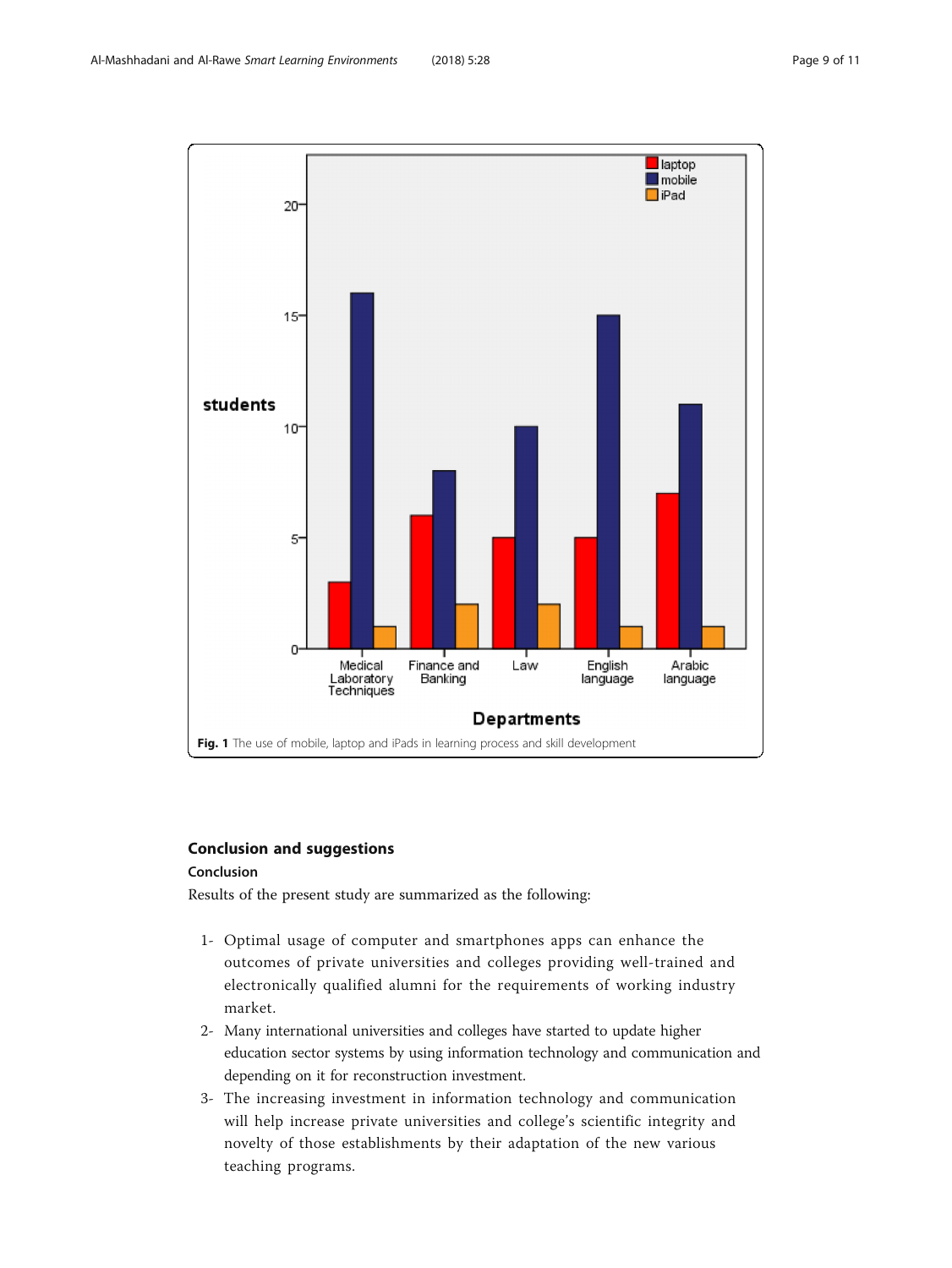<span id="page-9-0"></span>

#### **Suggestions**

- There is the need to highlight the role of technology for higher education sector and prepare the proper procedures to equip students with the best methods for the best usage.
- There must be as part of private college curricula a serious tendency for the insertion of information technology and communication training programs by of using on the new and requirement-based applications.
- The study presents a new hypothesis in accordance with the use of technology as a teaching tool. Thus, colleges are required to be aware of these technologies to facilitate and direct the learning process.
- The past five years have come up with a tremendous outcome in the advanced techniques and strategies of information technology by focusing on investing in the cloud auctions and super-similar devices. Furthermore, profit-change management in the higher education sector can be handled throughout this technology in which Iraqi private universities and colleges would be the raw material for this change.

#### Funding

No funding received.

#### Availability of data and materials

All data collected based on a questionnaire in Al-Maarif University College at Al-Anbar governorate in Iraq.

#### Authors' contributions

MAA carried out the molecular genetic studies, participated in the sequence alignment, participated in the design of the study, performed the statistical analysis and drafted the manuscript. MFA participated in the revision of English language and helped to draft the manuscript. Both authors read and approved the final manuscript.

#### Competing interests

The authors declare that they have no competing interests.